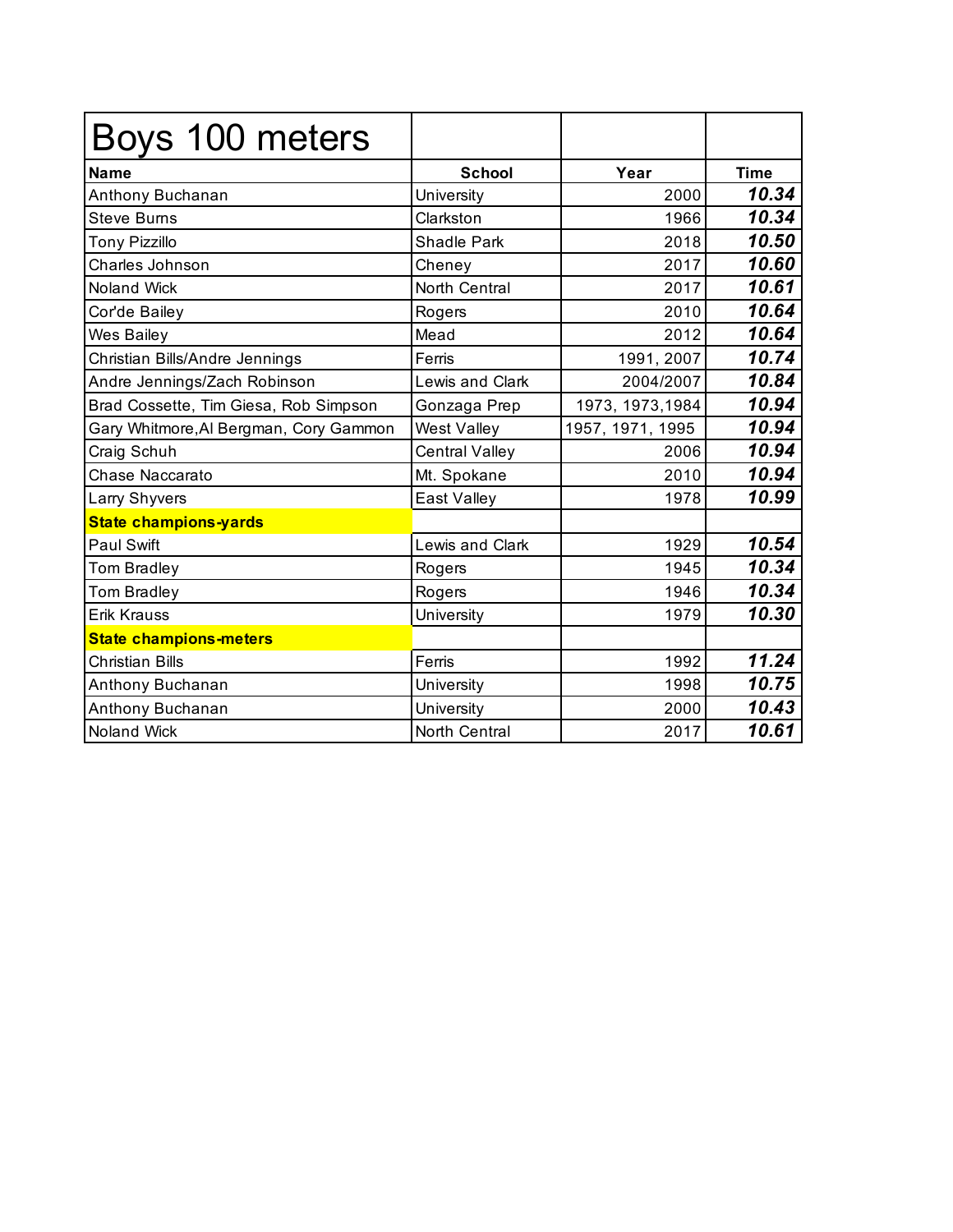| Girls 100 meters               |                        |      |             |
|--------------------------------|------------------------|------|-------------|
| <b>Name</b>                    | <b>School</b>          | Year | <b>Time</b> |
| Anna Rogers                    | <b>Lewis and Clark</b> | 2017 | 11.90       |
| Becca Noble                    | Rogers                 | 2004 | 12.04       |
| Jennifer Kennedy               | North Central          | 2000 | 12.14       |
| Katharine Hough                | University             | 1995 | 12.14       |
| <b>Shelby Maurer</b>           | Cheney                 | 2007 | 12.14       |
| Catie Schuetzle                | Shadle Park            | 2005 | 12.24       |
| Whitney Schmaljohn             | Central Valley         | 1997 | 12.24       |
| Staci Adams                    | <b>West Valley</b>     | 1998 | 12.24       |
| Kelsey Lin                     | Ferris                 | 2009 | 12.25       |
| <b>Tymen Grant</b>             | Mead                   | 2012 | 12.31       |
| Maria Johnson                  | Mt. Spokane            | 2001 | 12.34       |
| Terri Givens                   | Gonzaga Prep           | 1982 | 12.44       |
| Shelli McMurray                | Clarkston              | 1982 | 12.54       |
| $*2A$<br><b>Taylor Sellers</b> | East Valley            | 2015 | 12.54       |
| <b>State champions</b>         |                        |      |             |
| Keryn Shines                   | Rogers                 | 1987 | 12.37       |
| Anna Rogers                    | <b>Lewis and Clark</b> | 2015 | 12.13       |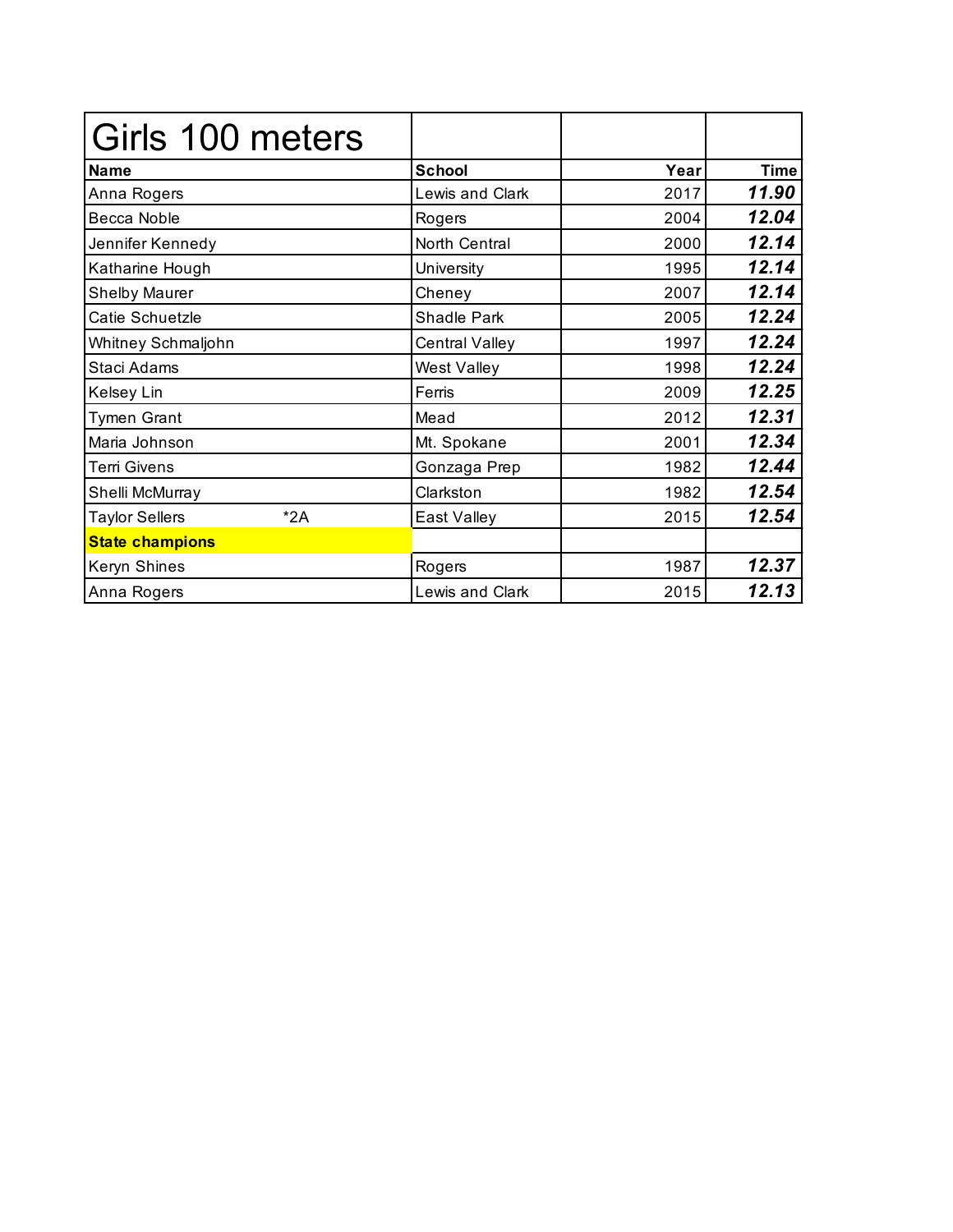| Boys 200 meters                    |                       |           |             |
|------------------------------------|-----------------------|-----------|-------------|
| <b>Name</b>                        | <b>School</b>         | Year      | <b>Time</b> |
| Anthony Buchanan                   | University            | 2000      | 20.94       |
| <b>Paul Swift</b>                  | Lewis and Clark       | 1929      | 21.34       |
| Wes Bailey                         | Mead                  | 2012      | 21.42       |
| Cor'de Bailey                      | Rogers                | 2010      | 21.66       |
| Charles Johnson                    | Cheney                | 2017      | 21.66       |
| <b>Tony Pizzillo</b>               | <b>Shadle Park</b>    | 2018      | 21.66       |
| Chase Naccarato                    | Mt. Spokane           | 2010      | 21.80       |
| Case Parker                        | East Valley           | 2008      | 21.84       |
| <b>Noland Wick</b>                 | North Central         | 2017      | 21.92       |
| Craig Givens(w) / Conner Hare      | Gonzaga Prep          | 1981/2006 | 21.97       |
| <b>Christian Bills</b>             | Ferris                | 1992      | 21.99       |
| Gary Whitmore                      | West Valley           | 1957      | 22.04       |
| Ron Pasquale                       | <b>Central Valley</b> | 1986      | 22.24       |
| <b>Scott Williams</b>              | Clarkston             | 1980      | 22.44       |
| State champions-220 yards straight |                       |           |             |
| <b>Paul Swift</b>                  | Lewis and Clark       | 1929      | 21.54       |
| Mike Scarpelli                     | Gonzaga Prep          | 1944      | 23.34       |
| <b>Tom Bradley</b>                 | Rogers                | 1946      | 22.64       |
| State champions-220 yards curve    |                       |           |             |
| <b>Rob Peck</b>                    | University            | 1968      | 22.04       |
| <b>Bruce McDowell</b>              | Mead                  | 1976      | 22.34       |
| State champion-200 meters          |                       |           |             |
| Anthony Buchanan                   | University            | 2000      | 21.11       |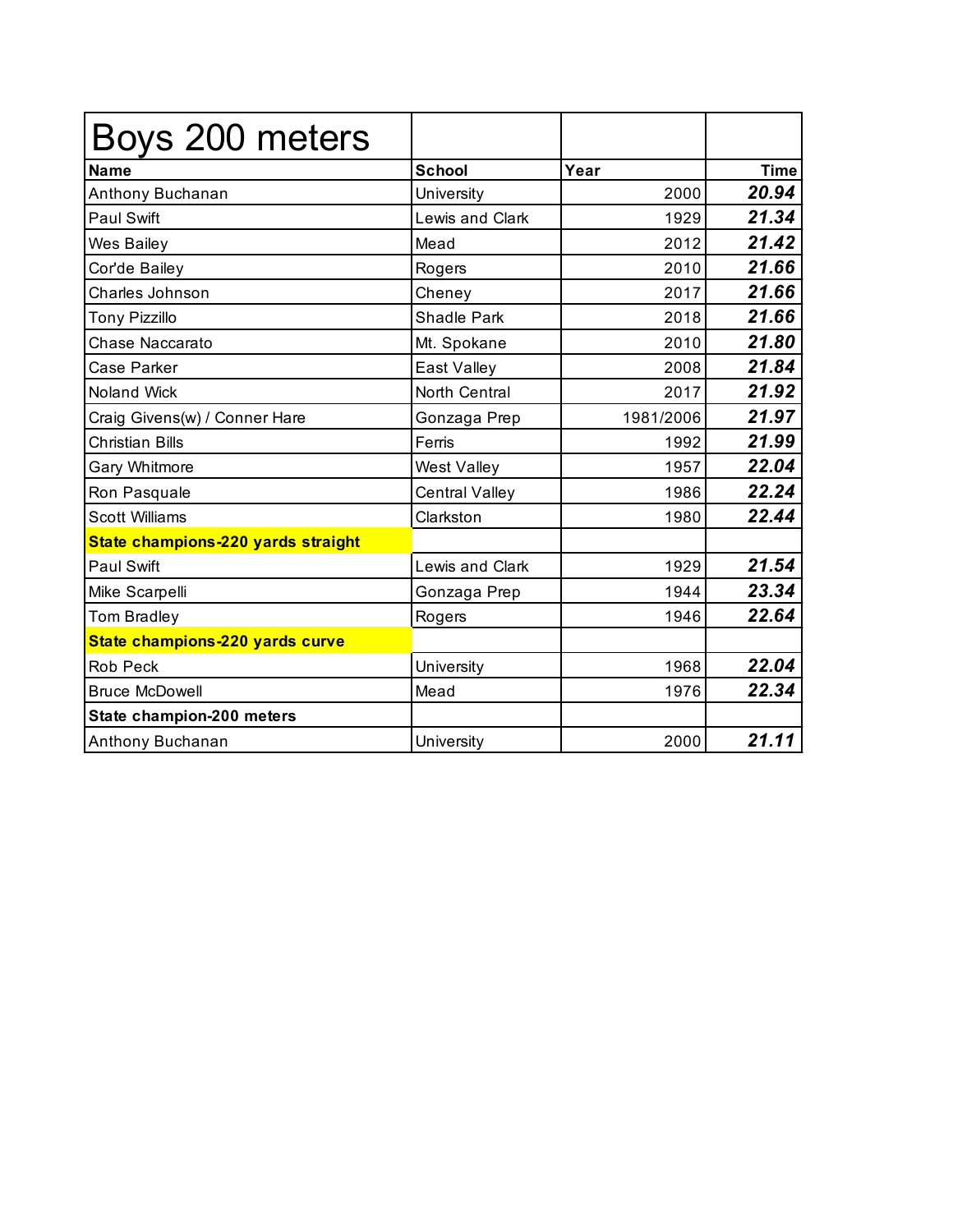| Girls 200 meters       |                    |      |             |
|------------------------|--------------------|------|-------------|
| <b>Name</b>            | <b>School</b>      | Year | <b>Time</b> |
| Katharine Hough        | University         | 1995 | 24.14       |
| Alsatta Bakana         | Cheney             | 2017 | 24.49       |
| <b>Teresa Brooks</b>   | Lewis and Clark    | 1999 | 24.54       |
| Becca Noble            | Rogers             | 2005 | 24.62       |
| Anna Fomin             | Central Valley     | 2015 | 24.80       |
| Jordan Carlson         | <b>Shadle Park</b> | 2007 | 24.85       |
| Kelsey Lin             | Ferris             | 2009 | 25.13       |
| Staci Adams            | West Valley        | 1998 | 25.24       |
| Maria Johnson          | Mt. Spokane        | 2002 | 25.34       |
| Lisa Gant              | Mead               | 1980 | 25.44       |
| Jennifer Kennedy       | North Central      | 2000 | 25.52       |
| Liz Stefanik           | East Valley        | 1998 | 25.74       |
| <b>Alex Butler</b>     | Gonzaga Prep       | 2002 | 25.94       |
| Shelli McMurray        | Clarkston          | 1983 | 26.14       |
| <b>State champions</b> |                    |      |             |
| Kellie Gambie          | Rogers             | 1986 | 25.05       |
| Keryn Shines           | Rogers             | 1987 | 25.10       |
| <b>Teresa Brooks</b>   | Lewis and Clark    | 1999 | 25.41       |
| Becca Noble            | Rogers             | 2004 | 25.12       |
| Alsatta Bakana         | Cheney             | 2017 | 24.49       |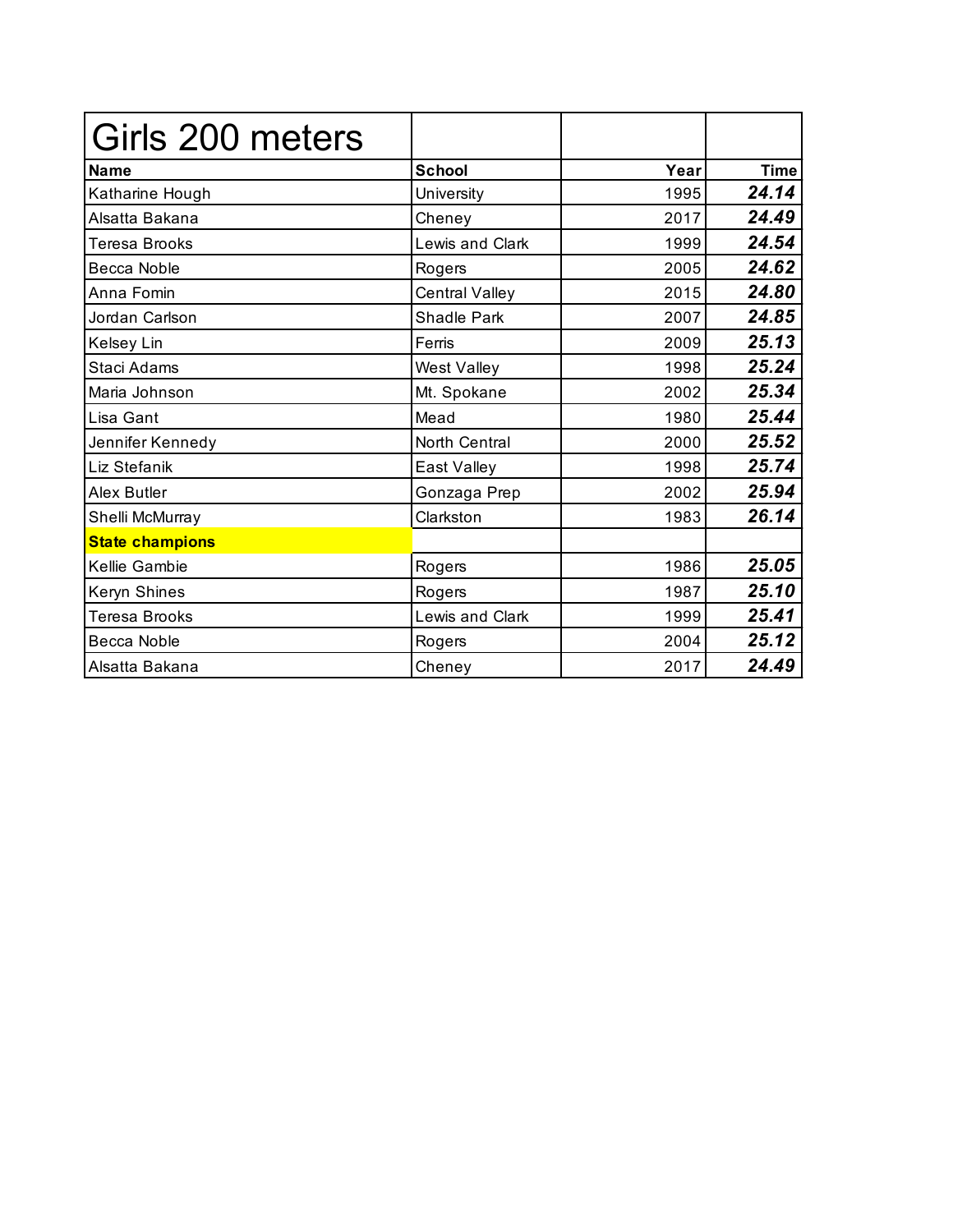| Boys 400 meters                   |                       |      |             |
|-----------------------------------|-----------------------|------|-------------|
| Jim Thompson                      | North Central         | 1962 | 47.84       |
| Wes Bailey                        | Mead                  | 2012 | 47.85       |
| <b>Demetrius Scott</b>            | <b>Shadle Park</b>    | 2000 | 47.97       |
| Rob Simpson                       | Gonzaga Prep          | 1984 | 48.04       |
| Spencer Barrera                   | Mt. Spokane           | 2019 | 48.19       |
| Ryan Karrer                       | Lewis and Clark       | 1994 | 48.20       |
| Ron Pasquale                      | <b>Central Valley</b> | 1985 | 48.54       |
| <b>Rikk Harris</b>                | Ferris                | 1981 | 48.54       |
| <b>Case Parker</b>                | East Valley           | 2007 | 48.62       |
| Al Hodneland                      | Rogers                | 1964 | 48.64       |
| Austin Umpmeyer                   | University            | 2013 | 48.86       |
| <b>Brandon Howell</b>             | Clarkston             | 2003 | 49.04       |
| <b>Paul Harris</b>                | Cheney                | 1978 | 49.54       |
| Marc Smith                        | <b>West Valley</b>    | 2006 | 49.61       |
| <b>Name</b>                       | <b>School</b>         | Year | <b>Time</b> |
| State champions-440 yards         |                       |      |             |
| <b>Manly Douglass</b>             | North Central         | 1925 | 52.54       |
| <b>Fred Staunton</b>              | Gonzaga Prep          | 1926 | 51.54       |
| Jim Triesch                       | Gonzaga Prep          | 1935 | 51.24       |
| Jim Thompson                      | North Central         | 1962 | 48.64       |
| Mark Hund                         | Mead                  | 1978 | 49.64       |
| <b>State champions-400 meters</b> |                       |      |             |
| <b>Case Parker</b>                | East Valley           | 2008 | 48.65       |
| <b>Tony Pizzillo</b>              | <b>Shadle Park</b>    | 2018 | 48.72       |
| Spencer Barrera                   | Mt. Spokane           | 2019 | 48.19       |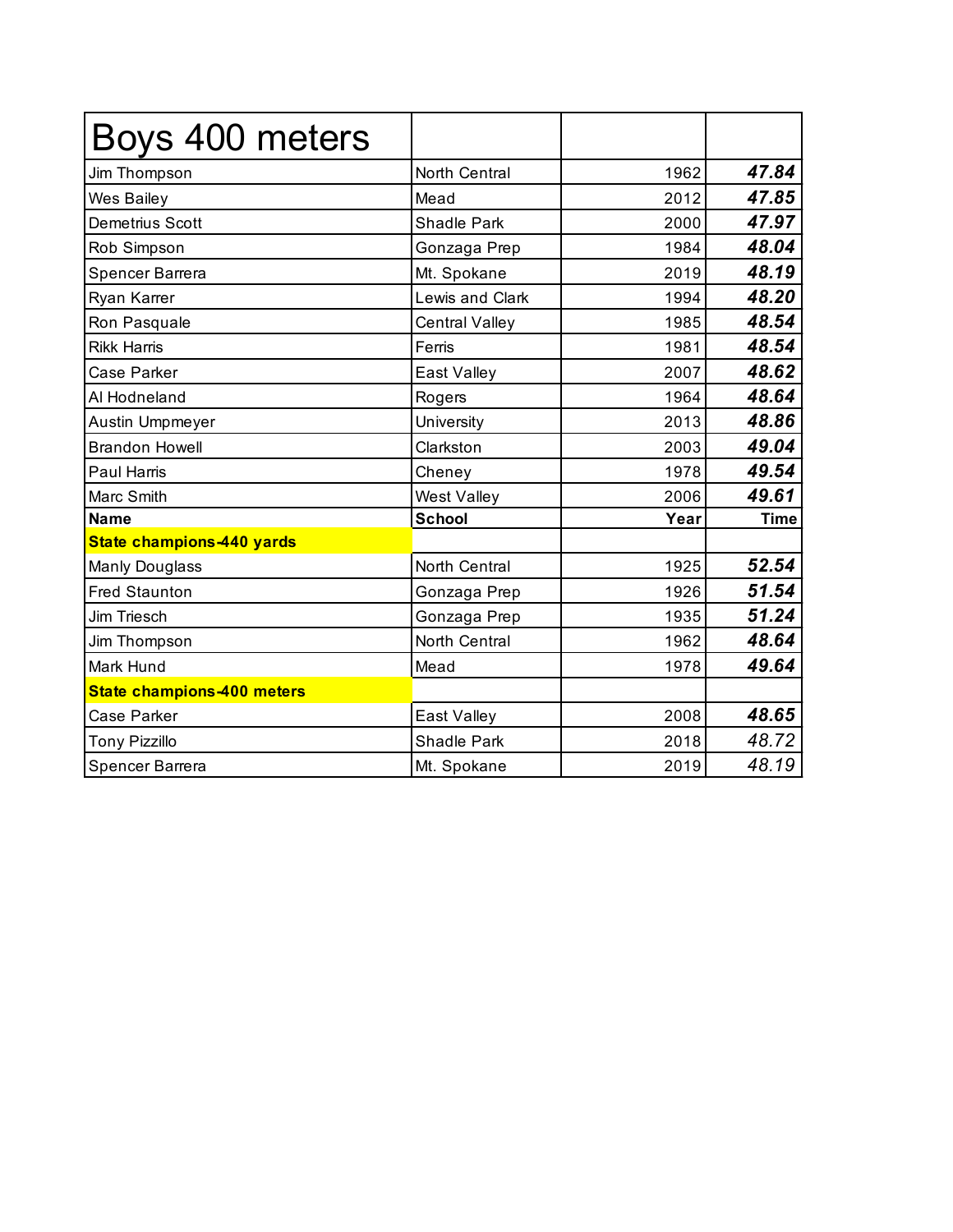| Girls 400 meters                 |                        |            |             |
|----------------------------------|------------------------|------------|-------------|
| <b>Name</b>                      | <b>School</b>          | Year       | <b>Time</b> |
| Becca Noble                      | Rogers                 | 2005       | 53.54       |
| Anna Foman                       | <b>Central Valley</b>  | 2015       | 55.50       |
| <b>Eleanor Siler</b>             | <b>Lewis and Clark</b> | 2008       | 55.62       |
| <b>Brianne Brown</b>             | Shadle Park            | 2007       | 56.07       |
| Nikki Codd                       | Mead                   | 2007       | 56.34       |
| <b>Terri Givens</b>              | Gonzaga Prep           | 1983       | 56.69       |
| Alsatta Bakana                   | Cheney                 | 2017       | 56.98       |
| Anna Walters                     | <b>North Central</b>   | 2005       | 57.13       |
| Kristen Parrish                  | Ferris                 | 1994       | 57.28       |
| Jeanne Sanders, Michelle Gleason | University             | 1983, 1989 | 57.34       |
| Staci Adams                      | West Valley            | 1998       | 57.44       |
| Laura McKinney                   | East Valley            | 1990       | 57.64       |
| Ashlee Pedersen                  | Mt. Spokane            | 2013       | 56.80       |
| Lynne Leighton                   | Clarkston              | 1981       | 60.44       |
| <b>State champions</b>           |                        |            |             |
| <b>Teresa Brooks</b>             | Lewis and Clark        | 1999       | 56.06       |
| <b>Becca Noble</b>               | Rogers                 | 2003       | 54.90       |
| Becca Noble                      | Rogers                 | 2004       | 54.31       |
| Becca Noble                      | Rogers                 | 2005       | 54.14       |
| <b>Eleanor Siler</b>             | Lewis and Clark        | 2008       | 55.62       |
| Alsatta Bakana                   | Cheney                 | 2017       | 56.25       |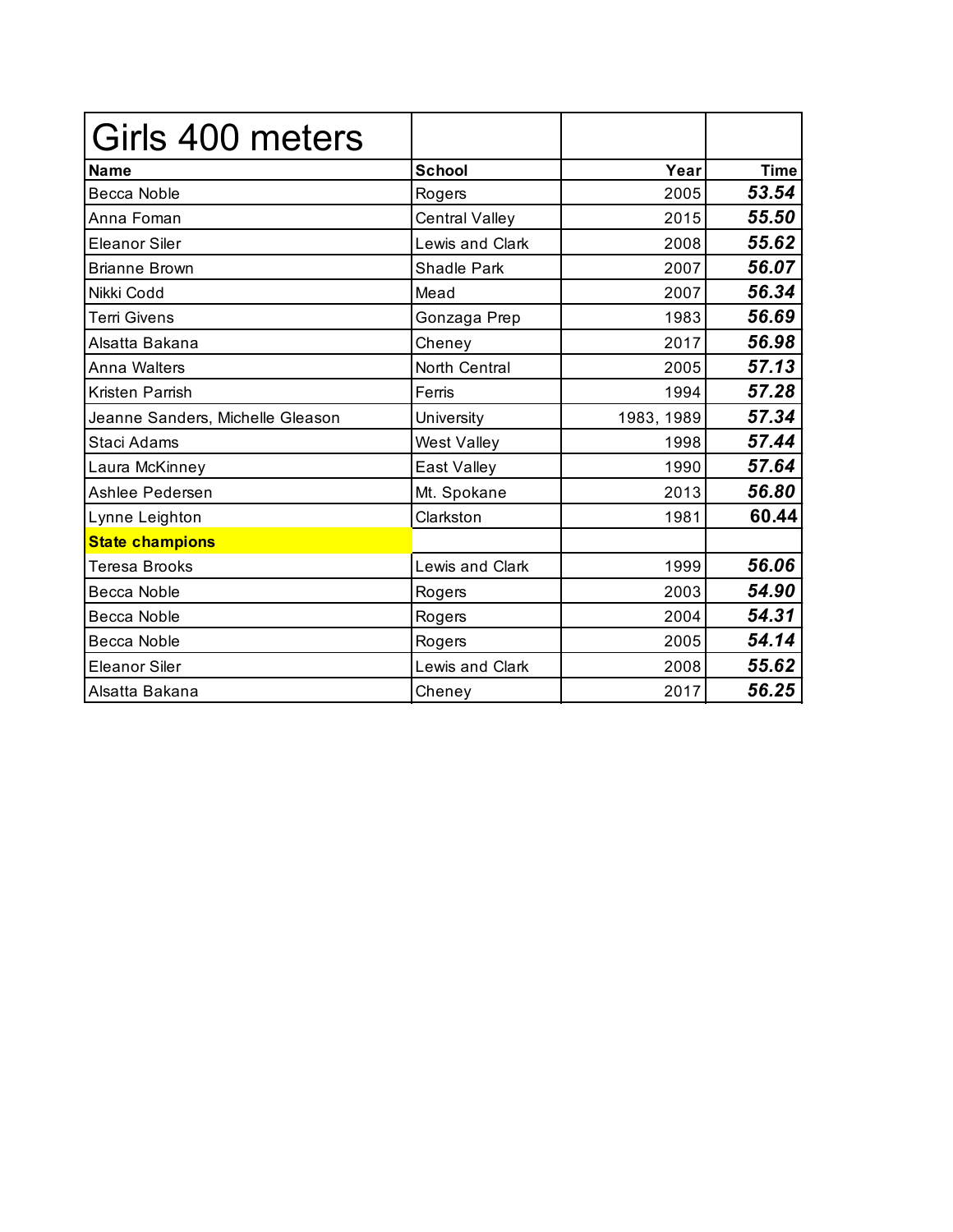| Boys 800 meters                   |                       |      |             |
|-----------------------------------|-----------------------|------|-------------|
| <b>Name</b>                       | <b>School</b>         | Year | <b>Time</b> |
| <b>Rich Mesmer</b>                | Shadle Park           | 1966 | 1:50.94     |
| Justin Zimmerman                  | Ferris                | 2009 | 1:51.69     |
| <b>Vince Collins</b>              | West Valley           | 1984 | 1:52.21     |
| <b>Bob Bundy</b>                  | Mead                  | 1977 | 1:52.54     |
| Wade Ingebritson                  | North Central         | 1986 | 1:52.54     |
| <b>Fred Lake</b>                  | Rogers                | 1966 | 1:52.64     |
| Kris Martin                       | University            | 1999 | 1:52.94     |
| <b>Brad Whitley</b>               | <b>Central Valley</b> | 2009 | 1:52.95     |
| <b>Ted Mecham</b>                 | East Valley           | 1984 | 1:53.03     |
| <b>Matt Blaine</b>                | Gonzaga Prep          | 2000 | 1:53.12     |
| <b>Brad Bauer</b>                 | Lewis and Clark       | 1993 | 1:53.54     |
| <b>Tyler Hartanov</b>             | Mt. Spokane           | 2000 | 1:53.87     |
| <b>Brandon Howell</b>             | Clarkston             | 2003 | 1:54.48     |
| Drake Johnson                     | Cheney                | 2017 | 1:54.82     |
| State champions-880 yards         |                       |      |             |
| <b>Bob Dalton</b>                 | Hillyard              | 1924 | 1:59.74     |
| <b>Bob Dalton</b>                 | Hillyard              | 1925 | 1:59.94     |
| Ken Leendersten                   | Lewis and Clark       | 1930 | 2:00.34     |
| Ken Leendersten                   | Lewis and Clark       | 1931 | 1:58.24     |
| <b>Chad Mitchell</b>              | Lewis and Clark       | 1955 | 1:59.44     |
| Don Durall                        | Gonzaga Prep          | 1958 | 1:56.64     |
| <b>Rich Mesmer</b>                | Shadle Park           | 1966 | 1:51.54     |
| Doug Beckman                      | Ferris                | 1974 | 1:54.44     |
| <b>Bob Bundy</b>                  | Mead                  | 1977 | 1:54.14     |
| <b>State champions-800 meters</b> |                       |      |             |
| Wayne Ingebritson                 | North Central         | 1986 | 1:53.05     |
| <b>Bryan Talbott</b>              | Ferris                | 1988 | 1:52.44     |
| Kris Martin                       | University            | 1998 | 1:53.62     |
| Kris Martin                       | University            | 1999 | 1:53.36     |
| Ben Poffenroth                    | Ferris                | 2005 | 1:53.82     |
| Justin Zimmerman                  | Ferris                | 2010 | 1:54.27     |
| Andrew Wordell                    | North Central         | 2011 | 1:54.55     |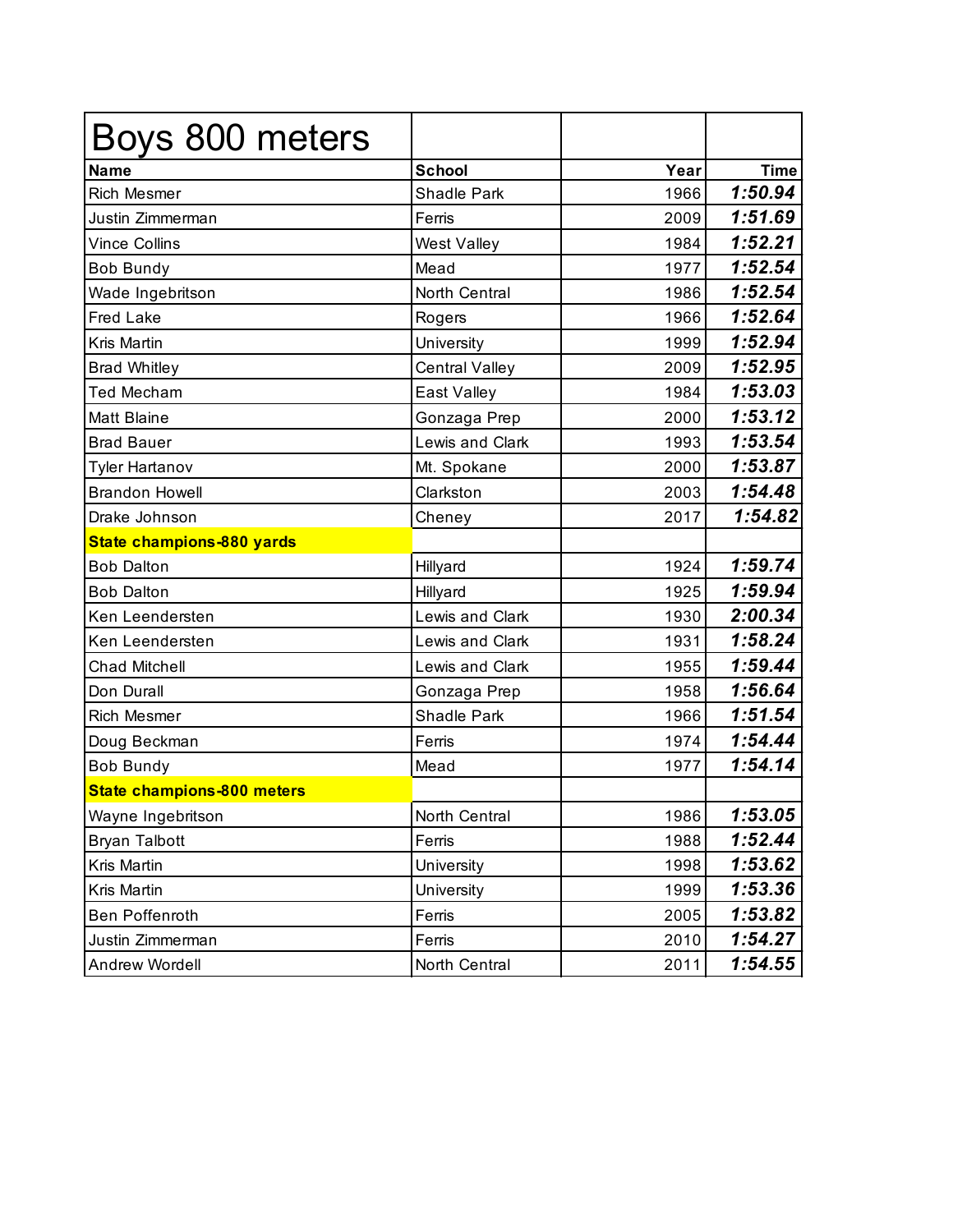| Girls 800 meters       |                       |      |             |
|------------------------|-----------------------|------|-------------|
| <b>Name</b>            | <b>School</b>         | Year | <b>Time</b> |
| <b>Becca Noble</b>     | Rogers                | 2005 | 2:03.73     |
| Nikki Codd             | Mead                  | 2007 | 2:07.51     |
| Missy Blackshire       | Ferris                | 1996 | 2:10.27     |
| Anna Pecha             | <b>Central Valley</b> | 2017 | 2:12.91     |
| Emily Johnson          | University            | 1992 | 2:13.24     |
| Jamie Rosenquist       | Lewis and Clark       | 1999 | 2:13.36     |
| Katie Morris           | <b>Shadle Park</b>    | 2011 | 2:13.66     |
| Micaela Kostecka       | Mt. Spokane           | 2016 | 2:15.25     |
| Katie Knight           | North Central         | 2010 | 2:15.44     |
| Corrina O'Brien        | Gonzaga Prep          | 2004 | 2:16.58     |
| <b>Heather Harmon</b>  | <b>West Valley</b>    | 1996 | 2:17.49     |
| Ann Marie Adams        | East Valley           | 1995 | 2:17.84     |
| Sanne Holland          | Cheney                | 2013 | 2:17.94     |
| Kathy Peckham          | Clarkston             | 1975 | 2:22.64     |
| <b>State champions</b> |                       |      |             |
| Sarah Schwald          | Mead                  | 1989 | 2:11.14     |
| Kristen Parrish        | Ferris                | 1994 | 2:12.63     |
| Missy Blackshire       | Ferris                | 1996 | 2:10.27     |
| Missy Blackshire       | Ferris                | 1997 | 2:10.15     |
| Becca Noble            | Rogers                | 2005 | 2:08.61     |
| Nikki Codd             | Mead                  | 2007 | 2:11.04     |
| <b>Baylee Mires</b>    | Mead                  | 2009 | 2:11.37     |
| <b>Baylee Mires</b>    | Mead                  | 2010 | 2:15.46     |
| <b>Baylee Mires</b>    | Mead                  | 2011 | 2:10.28     |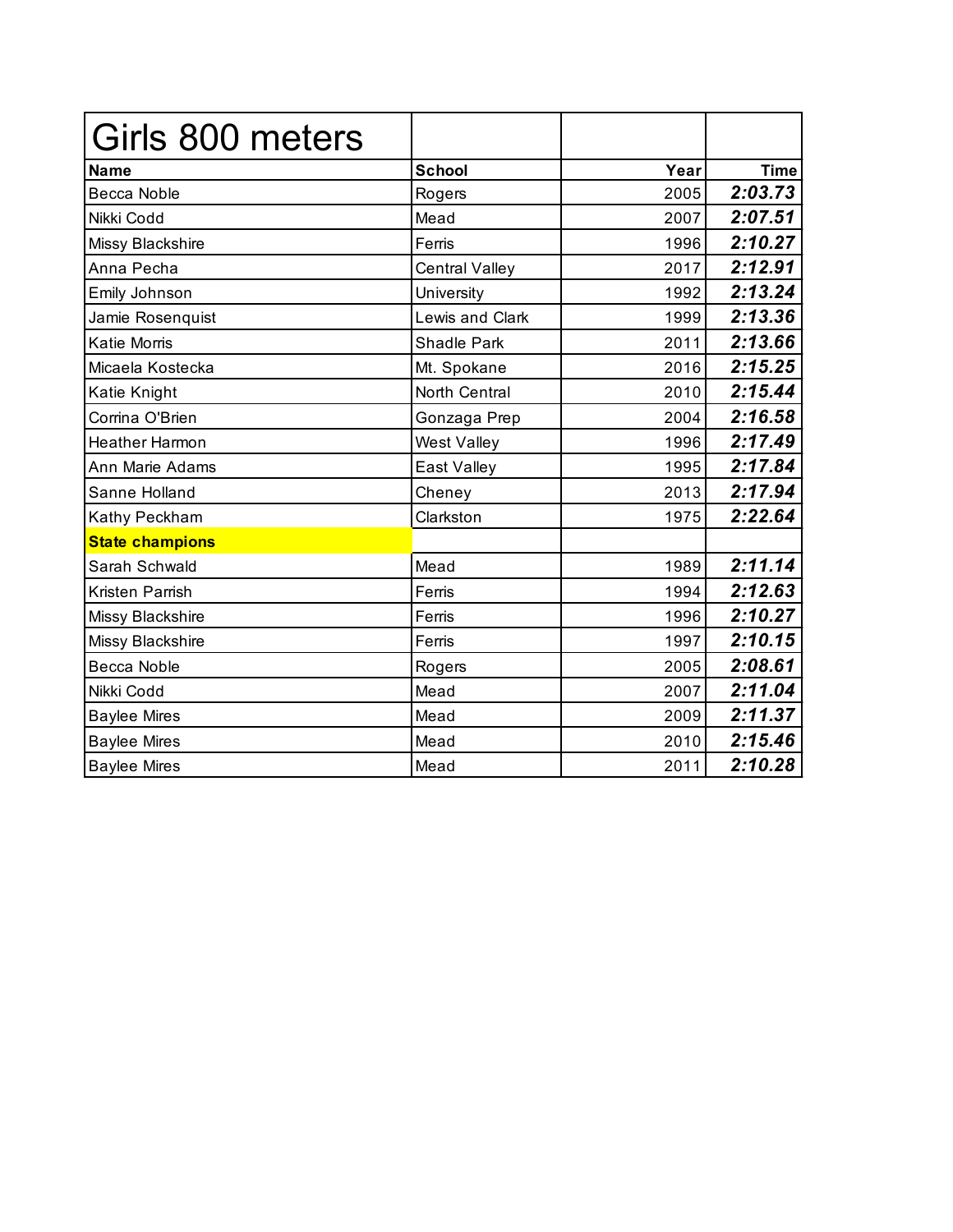| Boys 1,600 meters       |                        |      |         |
|-------------------------|------------------------|------|---------|
| <b>Name</b>             | <b>School</b>          | Year | Time    |
| Gerry Lindgren          | Rogers                 | 1964 | 4:00.34 |
| <b>Rick Riley</b>       | Ferris                 | 1966 | 4:03.54 |
| <b>Chris Lewis</b>      | Mead                   | 1989 | 4:04.84 |
| Nathan Weitz            | Shadle Park            | 2012 | 4:05.60 |
| Justin Janke            | North Central          | 2016 | 4:05.84 |
| Cameron Schwehr         | Mt. Spokane            | 2001 | 4:09.18 |
| Phil Burkwish           | <b>Lewis and Clark</b> | 1969 | 4:09.24 |
| <b>Conor McCandless</b> | Gonzaga Prep           | 2012 | 4:09.72 |
| <b>Ryun Cross</b>       | University             | 1993 | 4:11.64 |
| Scott Kopczynski        | East Valley            | 2015 | 4:12.36 |
| Sean Coyle              | <b>Central Valley</b>  | 2007 | 4:15.17 |
| Mark Esvelt             | West Valley            | 1986 | 4:16.58 |
| Drake Johnson           | Cheney                 | 2017 | 4:18.45 |
| Jason Baerlocher        | Clarkston              | 1993 | 4:20.04 |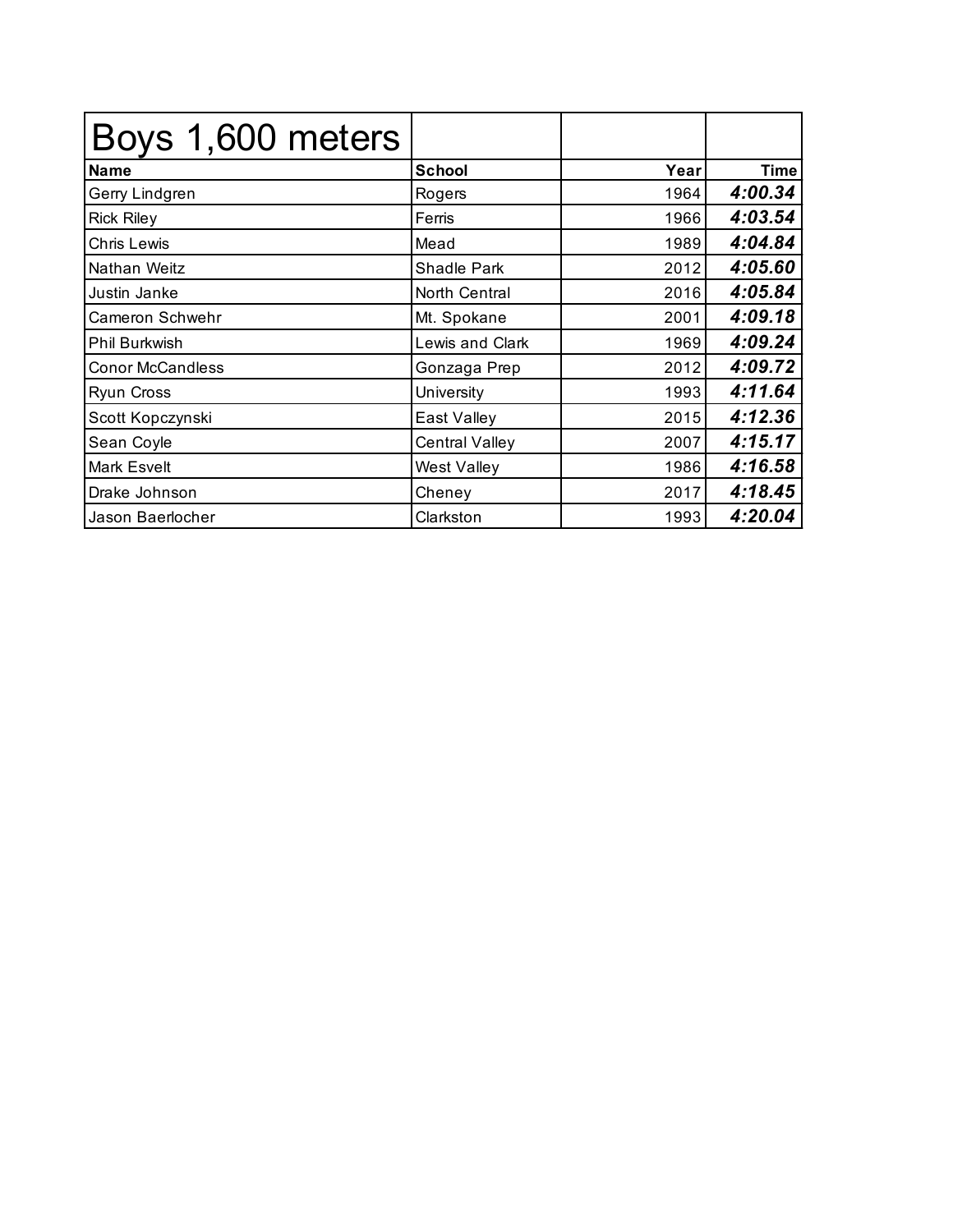| <b>State champions-mile</b> |                    |      |         |
|-----------------------------|--------------------|------|---------|
| <b>Fred Scherrer</b>        | Lewis and Clark    | 1934 | 4:41.04 |
| <b>Bill Colwell</b>         | Lewis and Clark    | 1954 | 4:29.94 |
| <b>Bill Colwell</b>         | Lewis and Clark    | 1955 | 4:24.54 |
| Paul Schlicke               | Gonzaga Prep       | 1960 | 4:31.34 |
| Paul Schlicke               | Gonzaga Prep       | 1961 | 4:19.54 |
| Jerry Leonard               | Lewis and Clark    | 1962 | 4:21.54 |
| Gerry Lindgren              | Rogers             | 1963 | 4:18.54 |
| Gerry Lindgren              | Rogers             | 1964 | 4:06.24 |
| <b>Phil Burkwist</b>        | Lewis and Clark    | 1969 | 4:10.84 |
| Dave McCarty                | East Valley        | 1970 | 4:16.74 |
| <b>Tim Riley</b>            | Ferris             | 1975 | 4:13.44 |
| Mike Brady                  | North Central      | 1978 | 4:15.34 |
| State champions-1,600       |                    |      |         |
| Jon Knight                  | Ferris             | 1982 | 4:11.61 |
| <b>Chris Lewis</b>          | Mead               | 1988 | 4:09.58 |
| <b>Chris Lewis</b>          | Mead               | 1989 | 4:08.31 |
| Nathan Davis                | Mead               | 1990 | 4:10.69 |
| <b>Matt Davis</b>           | Mead               | 1992 | 4:15.42 |
| <b>Matt Davis</b>           | Mead               | 1993 | 4:10.77 |
| Greg James                  | Mead               | 1994 | 4:10.06 |
| <b>Skiy DeTray</b>          | Mead               | 1995 | 4:08.51 |
| <b>Isaac Hawkins</b>        | Ferris             | 1996 | 4:13.25 |
| <b>Isaac Hawkins</b>        | Ferris             | 1997 | 4:07.43 |
| <b>Tom Becker</b>           | Mt. Spokane        | 1998 | 4:18.22 |
| lan Johnson                 | University         | 1999 | 4:15.32 |
| Cameron Schwehr             | Mt. Spokane        | 2000 | 4:12.55 |
| Michael Kiter               | <b>Shadle Park</b> | 2001 | 4:08.56 |
| Evan Garber                 | Mead               | 2004 | 4:10.72 |
| <b>Ben Poffenroth</b>       | Ferris             | 2005 | 4:13.11 |
| Ben Johnston                | North Central      | 2010 | 4:12.96 |
| Kenji Bierig                | Lewis and Clark    | 2011 | 4:12.56 |
| Keith Williams              | North Central      | 2013 | 4:14.60 |
| Scott Kopczynski            | East Valley        | 2014 | 4:15.96 |
| Johnny Dressel              | Mt. Spokane        | 2015 | 4:15.26 |
| Justin Janke                | North Central      | 2016 | 4:07.69 |
| Hayden Dressel              | Mt. Spokane        | 2017 | 4:15.94 |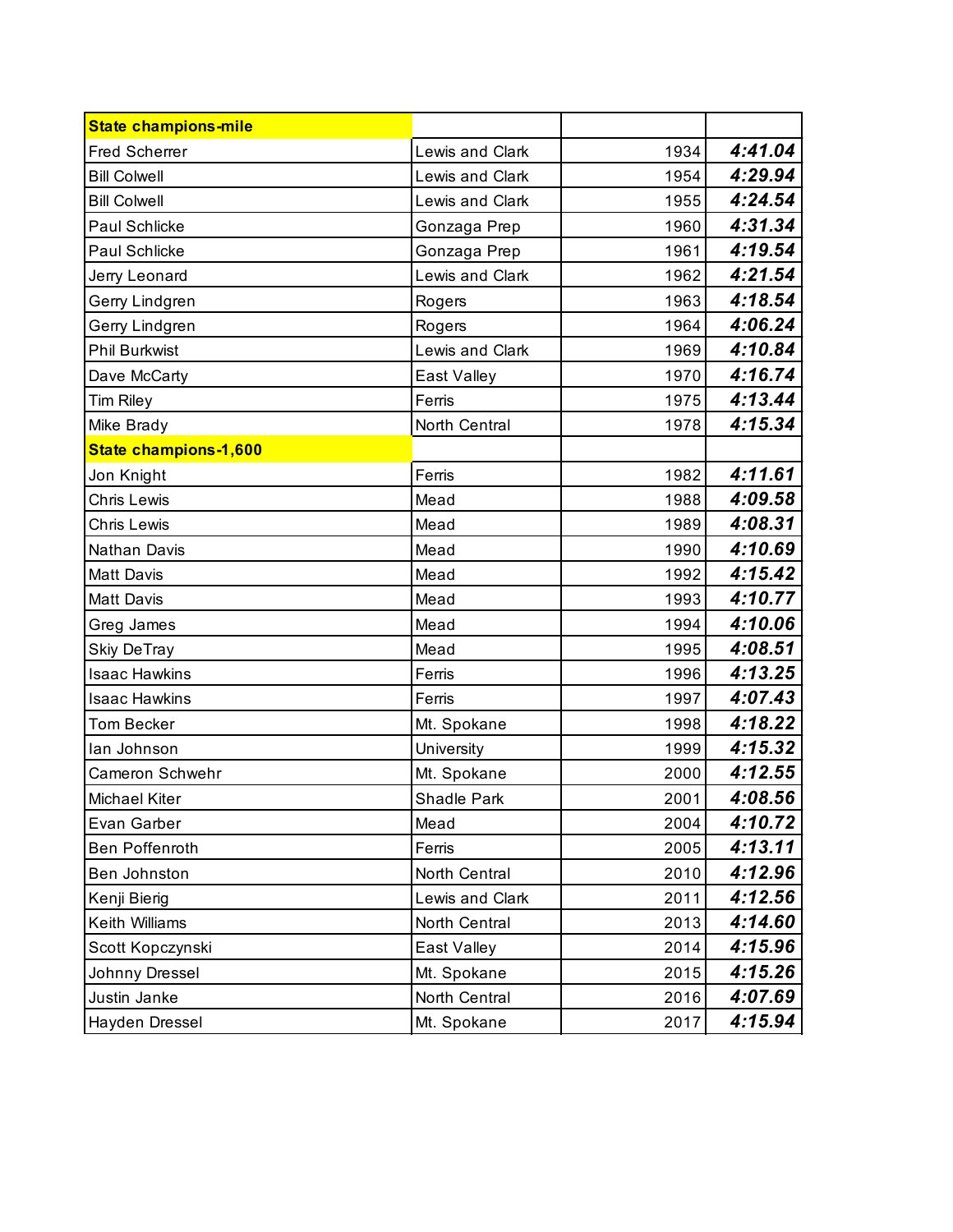| Girls 1,600 meters                       |                       |      |             |
|------------------------------------------|-----------------------|------|-------------|
| Name                                     | <b>School</b>         | Year | <b>Time</b> |
| Jennifer Smith                           | Ferris                | 1997 | 4:43.68     |
| Megan O'Reilly                           | Mt. Spokane           | 2006 | 4:46.58     |
| Katie Knight                             | North Central         | 2011 | 4:46.81     |
| <b>Annette Hand</b>                      | <b>Central Valley</b> | 1983 | 4:48.44     |
| Sarah Schwald                            | Rogers                | 1990 | 4:48.54     |
| Emily Johnson                            | University            | 1992 | 4:51.49     |
| Kaite Thronson                           | Lewis and Clark       | 2018 | 4:51.56     |
| Kendra Weitz                             | <b>Shadle Park</b>    | 2011 | 4:51.89     |
| Sarah Schwald                            | Mead                  | 1989 | 4:52.06     |
| Sanne Holland                            | Cheney                | 2012 | 4:59.24     |
| <b>Brittany Aquino</b>                   | East Valley           | 2015 | 4:59.60     |
| <b>Carly Barnes</b>                      | Gonzaga Prep          | 1998 | 4:59.81     |
| Heidi Valentine                          | <b>West Valley</b>    | 1983 | 5:05.64     |
| Jennifer Rae                             | Clarkston             | 1995 | 5:19.63     |
| <b>State champions</b>                   |                       |      |             |
| <b>Annette Hand</b>                      | Central Valley        | 1983 | 4:48.44     |
| Sarah Schwald                            | Rogers                | 1990 | 4:48.54     |
| Jennifer Smith                           | Ferris                | 1997 | 4:50.78     |
| Sarah Schwald                            | Mead                  | 1989 | 4:52.06     |
| Kristen Parrish                          | Ferris                | 1996 | 4:52.63     |
| Lisa Corp                                | Mead                  | 1985 | 4:59.76     |
| Lisa Dressel                             | <b>Shadle Park</b>    | 1988 | 5:01.39     |
| Jeannette Zimmer                         | Cheney                | 1995 | 5:03.69     |
| Mariah McConnaughey                      | Ferris                | 1995 | 5:04.28     |
| Jamie Rosenquist                         | Lewis and Clark       | 1999 | 5:04.41     |
| Megan O'Reilly                           | Mt. Spokane           | 2006 | 4:46.58     |
| <b>Baylee Mires</b>                      | Mead                  | 2009 | 4:56.35     |
| <b>Baylee Mires</b>                      | Mead                  | 2010 | 4:53.52     |
| Katie Knight                             | North Central         | 2012 | 4:50.20     |
| <b>Brittany Aquino</b><br>*2A state meet | East Valley           | 2015 | 4:59.60     |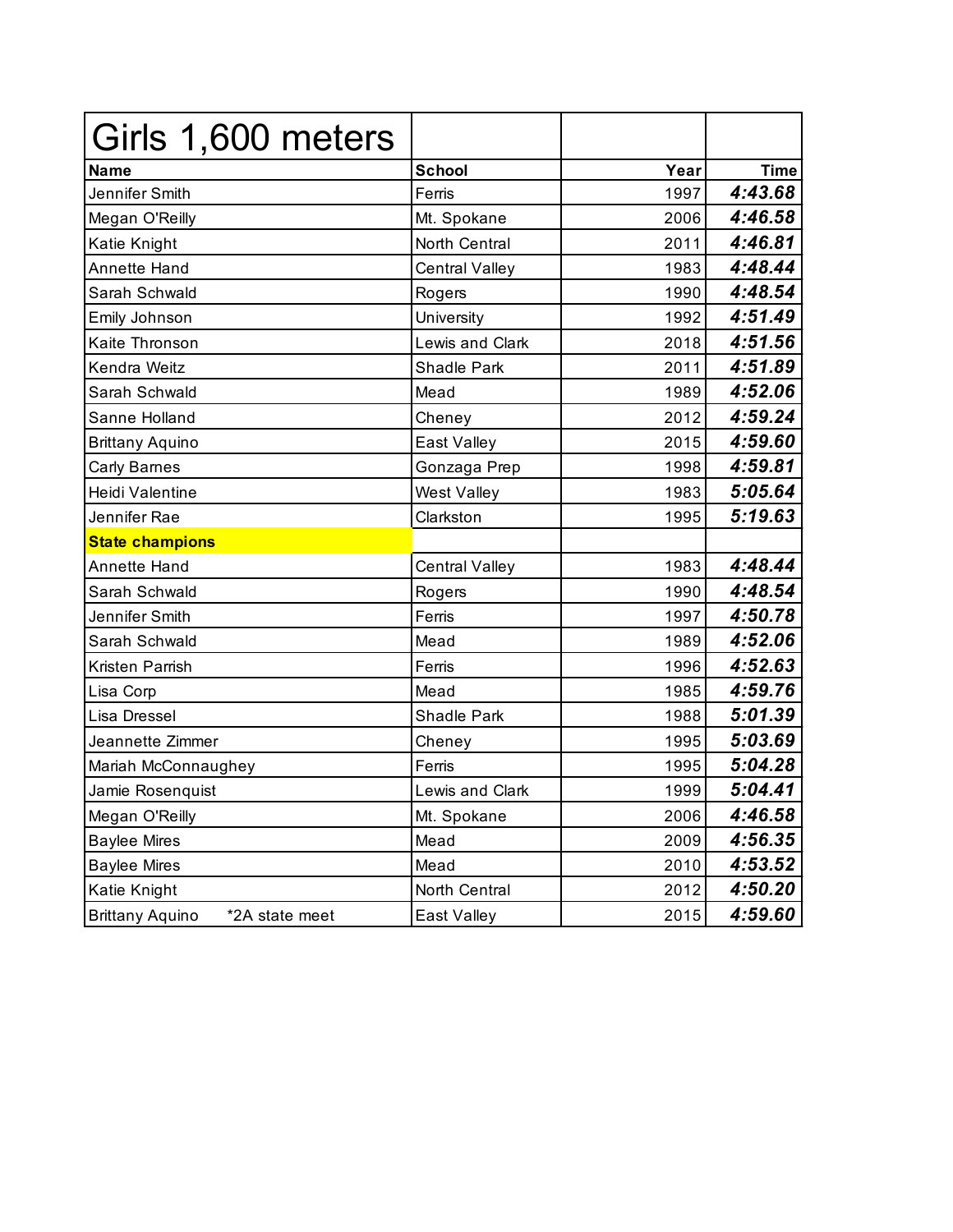| Boys 3,200 meters                |                       |      |             |
|----------------------------------|-----------------------|------|-------------|
| <b>Name</b>                      | <b>School</b>         | Year | <b>Time</b> |
| <b>Rick Riley</b>                | Ferris                | 1966 | 8:45.54     |
| <b>Chris Lewis</b>               | Mead                  | 1989 | 8:50.65     |
| Gerry Lindgren                   | Rogers                | 1966 | 8:53.84     |
| Johnny Dressel                   | Mt. Spokane           | 2014 | 8:54.98     |
| <b>Michael Kiter</b>             | <b>Shadle Park</b>    | 2001 | 8:55.36     |
| Justin Janke                     | North Central         | 2016 | 8:55.96     |
| Kenji Bierig                     | Lewis and Clark       | 2011 | 9:01.71     |
| Scott Kopczynski                 | East Valley           | 2015 | 9:03.29     |
| <b>Conor McCandless</b>          | Gonzaga Prep          | 2012 | 9:03.60     |
| Dan Clark                        | University            | 1966 | 9:05.94     |
| Sean Coyle                       | <b>Central Valley</b> | 2007 | 9:10.84     |
| <b>Mark Esvelt</b>               | West Valley           | 1986 | 9:17.24     |
| Ryan Pauling                     | Cheney                | 1995 | 9:29.76     |
| David Rae                        | Clarkston             | 1992 | 9:47.54     |
| <b>State champions-two miles</b> |                       |      |             |
| <b>Rick Riley</b>                | Ferris                | 1965 | 9:12.14     |
| <b>Rick Riley</b>                | Ferris                | 1966 | 8:48.54     |
| Phil Burkwish                    | Lewis and Clark       | 1968 | 9:13.74     |
| Randy James                      | Ferris                | 1969 | 9:10.04     |
| Randy James                      | Ferris                | 1970 | 9:14.74     |
| Jim Coombes                      | North Central         | 1980 | 9:16.64     |
| State champions-3,200            |                       |      |             |
| <b>Britt Brewer</b>              | Ferris                | 1981 | 9:28.15     |
| Jon Knight                       | Ferris                | 1982 | 9:03.89     |
| <b>Kurt Messersmith</b>          | Mead                  | 1984 | 9:00.25     |
| <b>Chris Lewis</b>               | Mead                  | 1989 | 8:50.65     |
| <b>Stuart Burnham</b>            | Ferris                | 1990 | 9:02.47     |
| <b>Matt Davis</b>                | Mead                  | 1992 | 9:12.57     |
| Matt Davis                       | Mead                  | 1993 | 9:04.37     |
| Rob Aubrey                       | Mead                  | 1994 | 9:07.85     |
| Micah Davis                      | Mead                  | 1995 | 8:58.34     |
| <b>Isaac Hawkins</b>             | Ferris                | 1996 | 9:13.04     |
| <b>Isaac Hawkins</b>             | Ferris                | 1997 | 8:56.57     |
| Matt Lowe                        | Mead                  | 1998 | 9:10.62     |
| lan Johnson                      | University            | 1999 | 9:13.41     |
| Michael Kiter                    | Shadle Park           | 2001 | 8:55.36     |
| Jesse Fayant                     | Mead                  | 2002 | 9:01.51     |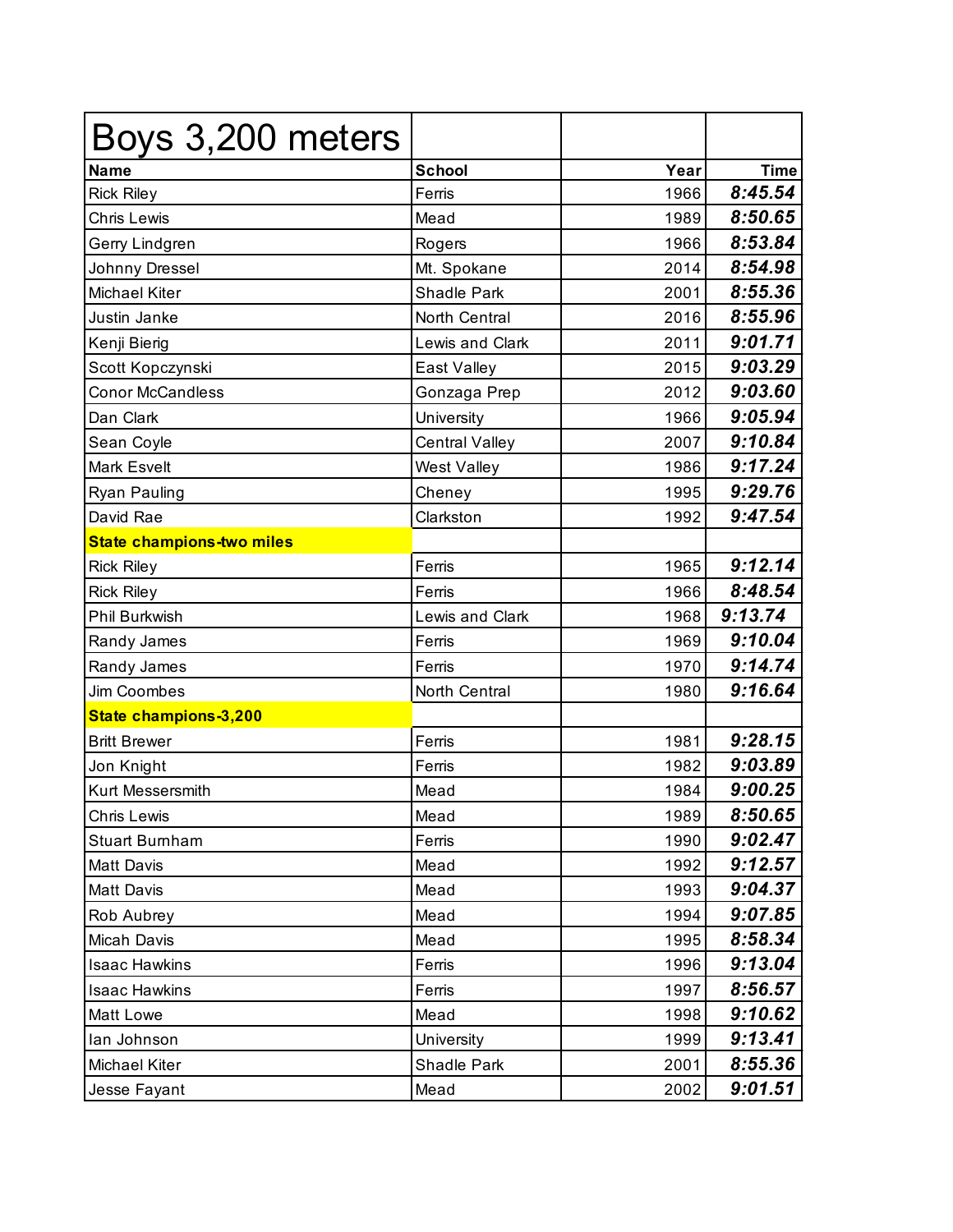| Evan Garber            | Mead            | 2003 | 9:12.07 |
|------------------------|-----------------|------|---------|
| Evan Garber            | Mead            | 2004 | 9:13.41 |
| Andrew Kimple          | North Central   | 2009 | 9:08.39 |
| Ben Johnston           | North Central   | 2010 | 8:58.68 |
| Kenji Bierig           | Lewis and Clark | 2011 | 9:01.71 |
| <b>Tanner Anderson</b> | North Central   | 2013 | 9:01.83 |
| Scott Kopczynski       | East Valley     | 2015 | 9:08.64 |
| John Dressel           | Mt. Spokane     | 2015 | 9:00.32 |
| Justin Janke           | North Central   | 2016 | 8.55.96 |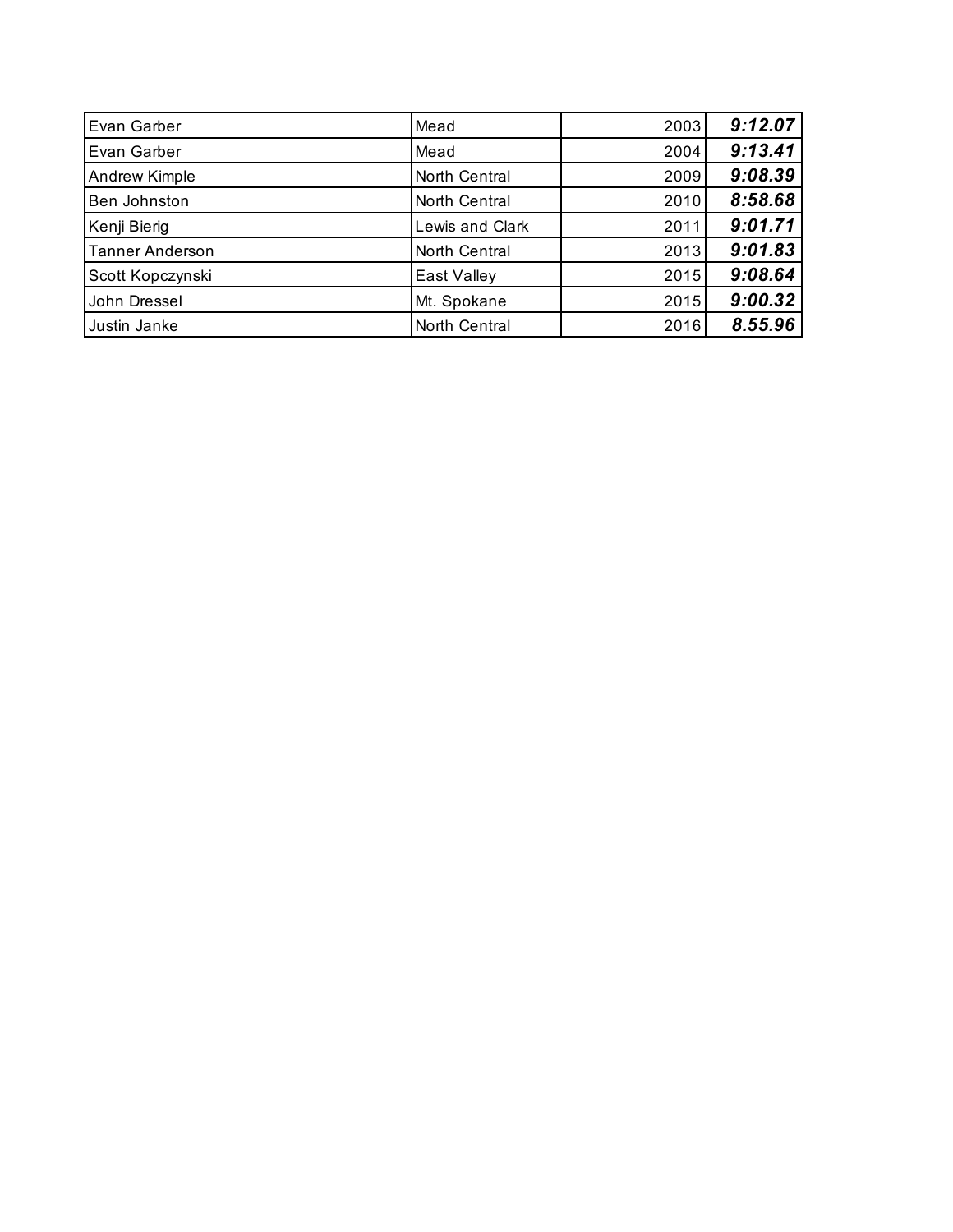| Girls 3,200 meters     |                       |      |             |
|------------------------|-----------------------|------|-------------|
| Name                   | <b>School</b>         | Year | <b>Time</b> |
| Megan O'Reilly         | Mt. Spokane           | 2006 | 10:05.81    |
| Katie Knight           | North Central         | 2013 | 10:11.93    |
| Kendra Weitz           | Shadle Park           | 2011 | 10:20.09    |
| Annette Hand           | <b>Central Valley</b> | 1983 | 10:22.52    |
| Jennifer Smith         | Ferris                | 1997 | 10:25.01    |
| Jessica Fry            | Rogers                | 1994 | 10:28.64    |
| Katie Thronson         | Lewis and Clark       | 2018 | 10:35.39    |
| Jamie Geissler         | Mead                  | 2003 | 10:38.31    |
| Amie Dahnke            | University            | 2004 | 10:41.80    |
| Sanne Holland          | Cheney                | 2012 | 10:48.40    |
| <b>Carly Barnes</b>    | Gonzaga Prep          | 1998 | 10:53.24    |
| <b>Stacey Thomson</b>  | West Valley           | 1985 | 10:58.54    |
| <b>Brittany Aquino</b> | East Valley           | 2015 | 11:02.35    |
| <b>Heather Gentry</b>  | Clarkston             | 1991 | 11:20.65    |
| <b>State champions</b> |                       |      |             |
| Lisa Dressel           | <b>Shadle Park</b>    | 1987 | 10:37.34    |
| Lisa Dressel           | <b>Shadle Park</b>    | 1988 | 10:31.60    |
| Jennifer Smith         | Ferris                | 1996 | 10:43.64    |
| Jennifer Smith         | Ferris                | 1997 | 10:39.17    |
| Jamie Geissler         | Mead                  | 2002 | 11:02.56    |
| Megan O'Reilly         | Mt. Spokane           | 2003 | 10:41.07    |
| Megan O'Reilly         | Mt. Spokane           | 2004 | 10:58.43    |
| Megan O'Reilly         | Mt. Spokane           | 2006 | 10:05.81    |
| Sanne Holland          | Cheney                | 2011 | 10:50.12    |
| Katie Knight           | North Central         | 2012 | 10:27.49    |
| Sanne Holland.         | Cheney                | 2012 | 10:48.40    |
| Katie Knight           | North Central         | 2013 | 10:18.22    |
| <b>Brittany Aquino</b> | East Valley           | 2016 | 11:24.83    |
| Katie Thronson         | Lewis and Clark       | 2018 | 10:35.39    |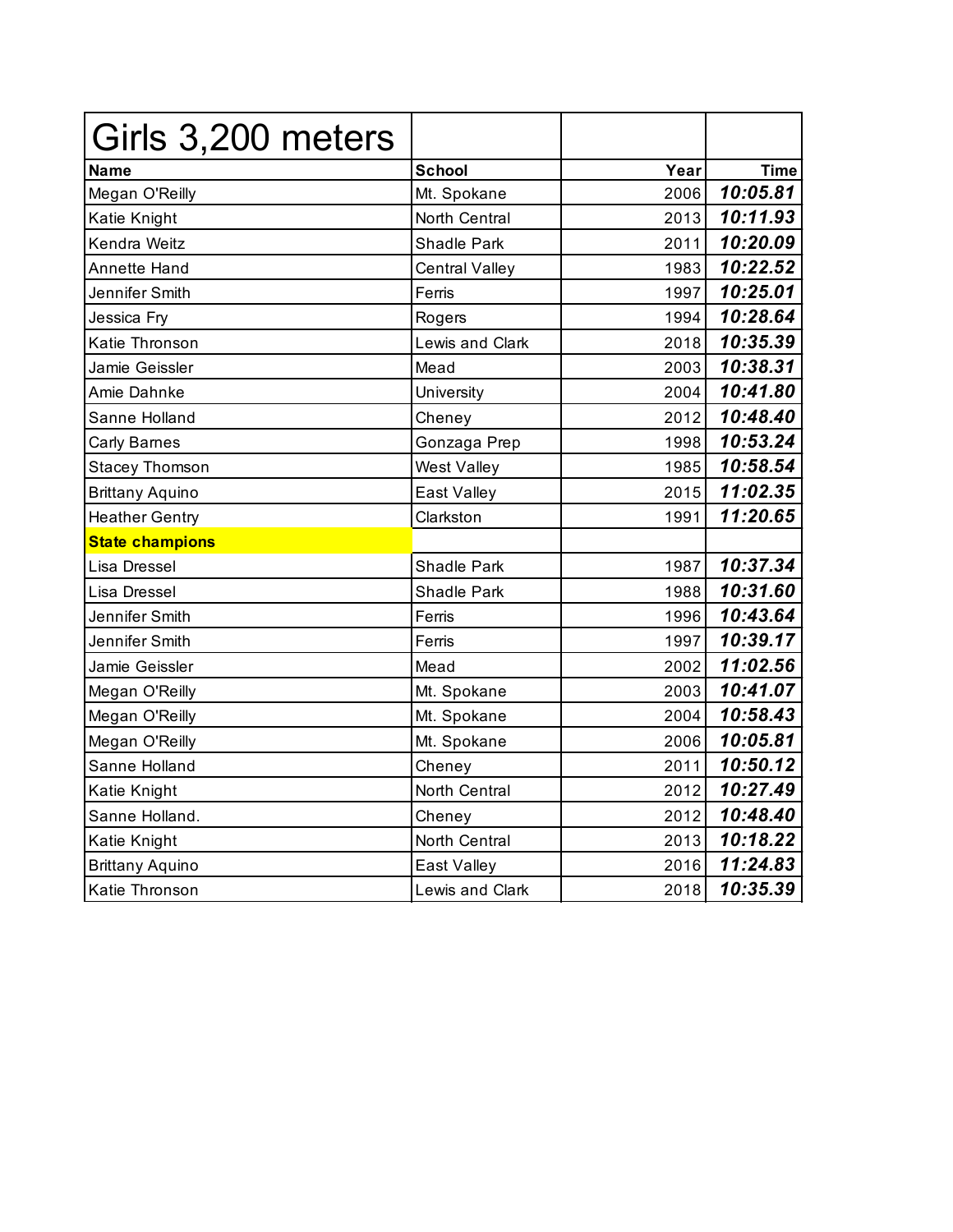| Boys 110-meter high hurdles           |                       |            |             |
|---------------------------------------|-----------------------|------------|-------------|
| <b>Name</b>                           | <b>School</b>         | Year       | <b>Time</b> |
| Nick Johnson                          | Gonzaga Prep          | 2016       | 14.03       |
| Dan Vickery                           | <b>Central Valley</b> | 1979       | 14.04       |
| Dick Olson                            | Rogers                | 1963       | 14.14       |
| Eric Hisaw                            | Cheney                | 1991       | 14.14       |
| <b>Bryan Anderson</b>                 | Mead                  | 2016       | 14.18       |
| David Butler                          | North Central         | 2008       | 14.22       |
| <b>Brandon Blize</b>                  | East Valley           | 1998       | 14.24       |
| Willie Gaskins, Roy Givens            | Lewis and Clark       | 1962, 1979 | 14.34       |
| Chad Berry                            | University            | 1992       | 14.34       |
| Terrance Davis, Tyrone Asterino       | Ferris                | 1990/1998  | 14.40       |
| <b>Bill Fulton</b>                    | Shadle Park           | 1988       | 14.43       |
| Adam Barkley                          | Mt. Spokane           | 2005       | 14.44       |
| <b>Brad Groh</b>                      | <b>West Valley</b>    | 1999       | 14.54       |
| Dustin Spooner                        | Clarkston             | 1993       | 14.54       |
| State champions-120 yards, 42 inches  |                       |            |             |
| Ray Schrock                           | North Central         | 1928       | 16.74       |
| State champions-120 yards, 39 inches  |                       |            |             |
| <b>Jim McGoldrick</b>                 | Lewis and Clark       | 1935       | 15.94       |
| Alan Torgerson                        | North Central         | 1951       | 15.24       |
| Al Rhodes                             | Rogers                | 1959       | 14.74       |
| <b>Willie Gaskins</b>                 | Lewis and Clark       | 1962       | 14.34       |
| Dick Olson                            | Rogers                | 1967       | 14.14       |
| Syd Lofton                            | Ferris                | 1971       | 14.84       |
| State champions-110 meters, 39 inches |                       |            |             |
| <b>Brandon Blize</b>                  | East Valley           | 1998       | 14.39       |
| David Butler                          | North Central         | 2008       | 14.22       |
| Casey Monahan                         | Mead                  | 2010       | 14.82       |
| Nick Johnson                          | Gonzaga Prep          | 2015       | 14.19       |
| Nick Johnson                          | Gonzaga Prep          | 2016       | 14.05       |
| Joseph Heitman                        | Mead                  | 2017       | 14.44       |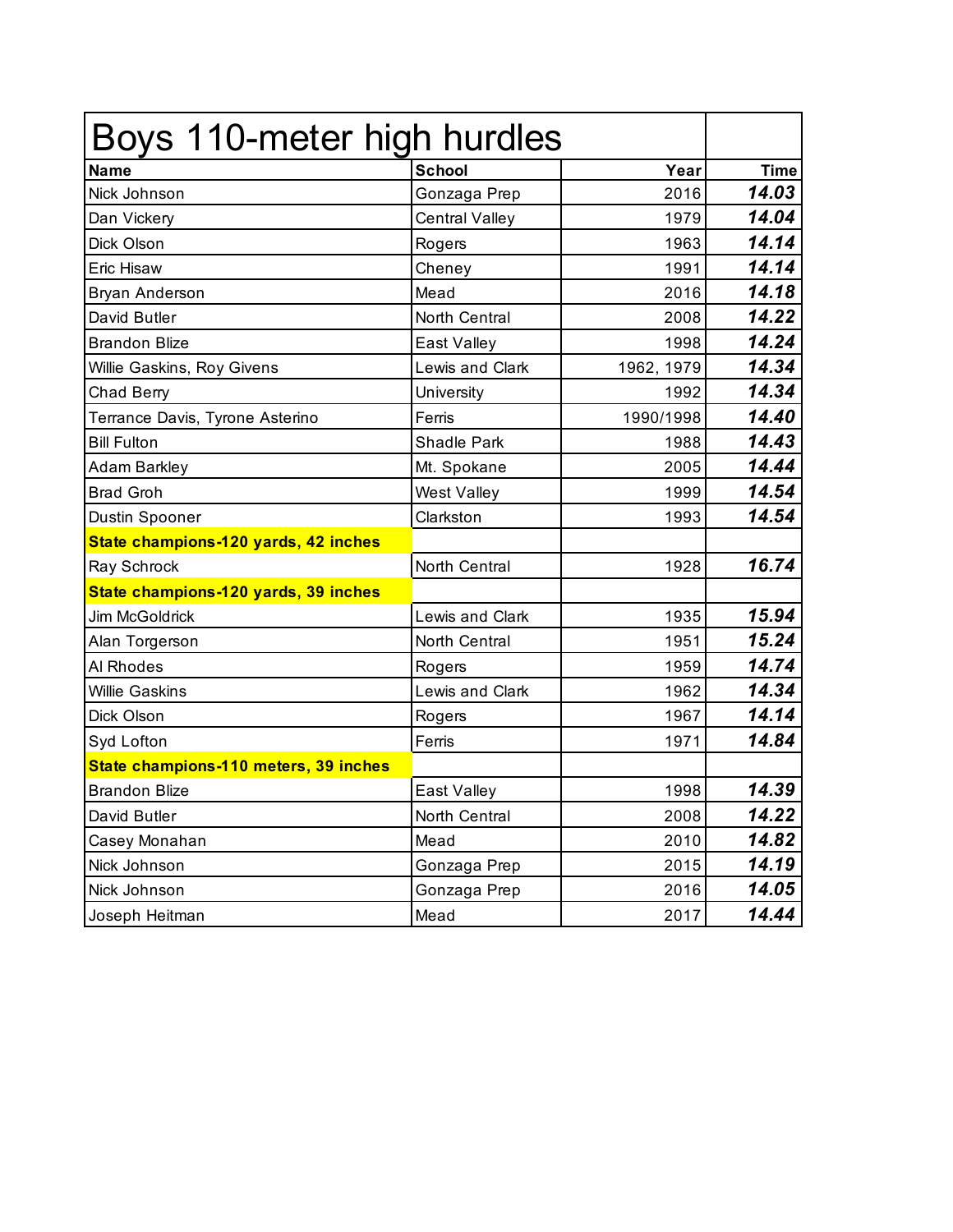| Girls 100-meter intermediate hurdles |                       |      |             |
|--------------------------------------|-----------------------|------|-------------|
| <b>Name</b>                          | <b>School</b>         | Year | <b>Time</b> |
| Annette Helling                      | <b>Central Valley</b> | 1981 | 14.13       |
| Zella Conley                         | Mead                  | 2017 | 14.35       |
| Katie Moat                           | Clarkston             | 2001 | 14.74       |
| <b>Emily Dahl</b>                    | Rogers                | 2004 | 14.74       |
| Lori Bourgous                        | East Valley           | 2008 | 14.78       |
| Lisa Bradley                         | Gonzaga Prep          | 1997 | 14.83       |
| K.D. Skillingstad                    | Cheney                | 2015 | 14.86       |
| Kelly McNamee                        | Ferris                | 2007 | 14.94       |
| <b>Brynn DeLong</b>                  | <b>Shadle Park</b>    | 2007 | 14.95       |
| Joanna Luse                          | Mt. Spokane           | 2009 | 15.11       |
| Dani Reid                            | North Central         | 2001 | 15.24       |
| <b>Maddy Fuchs</b>                   | University            | 2009 | 15.32       |
| Rebekah Paulk                        | Lewis and Clark       | 1996 | 15.54       |
| Arin Craig                           | <b>West Valley</b>    | 1996 | 15.74       |
| <b>State champions</b>               |                       |      |             |
| <b>Emily Dahl</b>                    | Rogers                | 2004 | 14.74       |
| Lori Bourgous                        | East Valley           | 2008 | 14.78       |
| <b>KD Skillingstad</b>               | Cheney                | 2015 | 15.02       |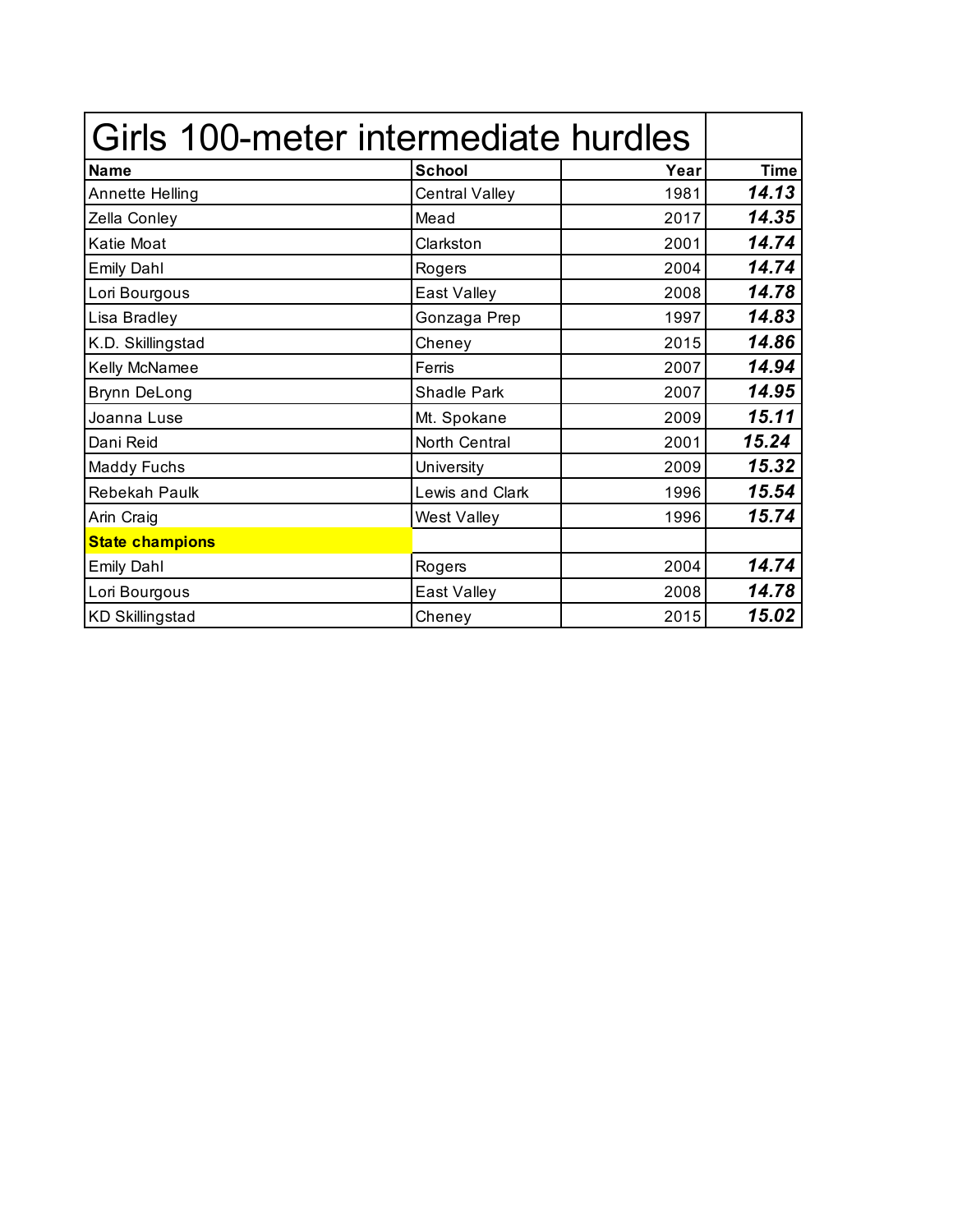| Boys 300-meter intermediate hurdles   |                       |      |             |
|---------------------------------------|-----------------------|------|-------------|
| <b>Name</b>                           | <b>School</b>         | Year | <b>Time</b> |
| <b>Clint Morton</b>                   | Ferris                | 1990 | 37.14       |
| Joseph Heitman                        | Mead                  | 2017 | 37.61       |
| Josh Leyk                             | <b>Central Valley</b> | 2002 | 37.74       |
| Chad Berry                            | University            | 1992 | 37.77       |
| <b>Travis Allen</b>                   | Rogers                | 1992 | 37.89       |
| Greg Forni                            | <b>Shadle Park</b>    | 1999 | 38.00       |
| Eric Hisaw                            | Cheney                | 1991 | 38.14       |
| <b>Brandon Blize</b>                  | East Valley           | 1998 | 38.14       |
| Nick Johnson                          | Gonzaga Prep          | 2016 | 38.48       |
| John McKinnon                         | Lewis and Clark       | 2000 | 38.59       |
| <b>Brent Herbert</b>                  | Clarkston             | 1991 | 38.74       |
| Justin Gaston                         | Mt. Spokane           | 1999 | 38.74       |
| Spencer Wordell                       | North Central         | 2009 | 39.01       |
| <b>Brad Groh</b>                      | West Valley           | 1999 | 39.14       |
| State champions-220 yards, 33 inches  |                       |      |             |
| Frank Whitaker                        | Gonzaga Prep          | 1928 | 26.44       |
| State champions-200 yards straight    |                       |      |             |
| Eugene Wilson                         | Rogers                | 1937 | 21.64       |
| <b>Jack Kriebel</b>                   | Lewis and Clark       | 1944 | 23.64       |
| <b>Ned Stickel</b>                    | North Central         | 1947 | 22.94       |
| Don Shaw                              | North Central         | 1951 | 23.04       |
| State champions-180 yards straight    |                       |      |             |
| Denny Driskill                        | Rogers                | 1956 | 19.64       |
| Sam Parker                            | Rogers                | 1957 | 20.04       |
| Sam Parker                            | Rogers                | 1958 | 19.64       |
| <b>Al Rhodes</b>                      | Rogers                | 1959 | 19.24       |
| <b>Willie Gaskins</b>                 | Lewis and Clark       | 1962 | 19.64       |
| State champions-180 yards curve       |                       |      |             |
| <b>Dick Olson</b>                     | Rogers                | 1967 | 19.14       |
| <b>State champions-300 meters</b>     |                       |      |             |
| <b>Mike Kinney</b>                    | Ferris                | 1980 | 37.44       |
| State champions-300 meters, 36 inches |                       |      |             |
| Clint Morton                          | Ferris                | 1990 | 37.18       |
| Chad Berry                            | University            | 1992 | 37.77       |
| Greg Forni                            | Shadle Park           | 1999 | 38.44       |
| Josh Leyk                             | Central Valley        | 2002 | 37.90       |
| Wes Bailey                            | Mead                  | 2010 | 38.20       |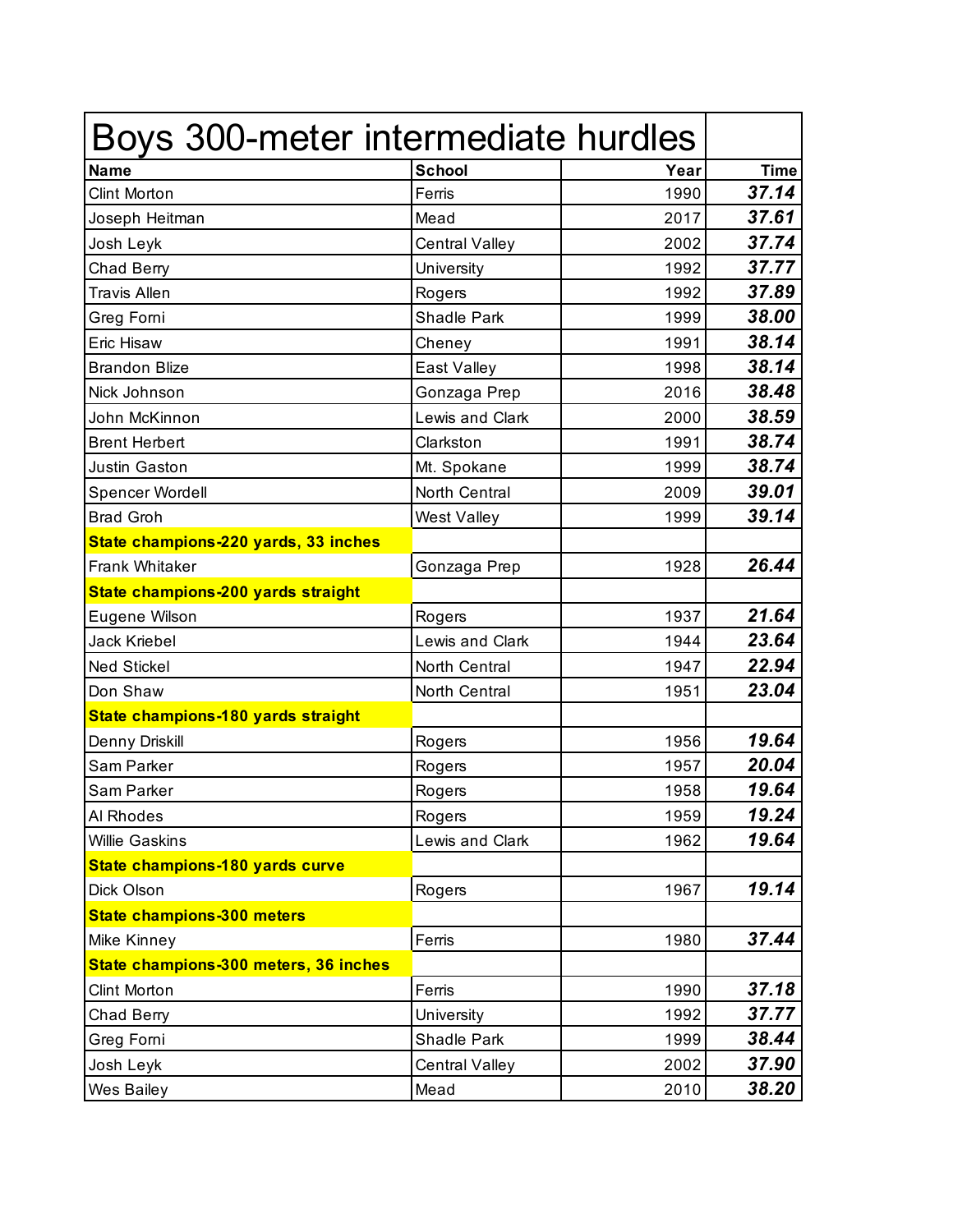| <b>Wes Bailey</b> | Mead           | 2011 | 38.89 |
|-------------------|----------------|------|-------|
| David Blue        | INorth Central | 2013 | 39.10 |
| Joseph Heitman    | Mead           | 2017 | 37.61 |